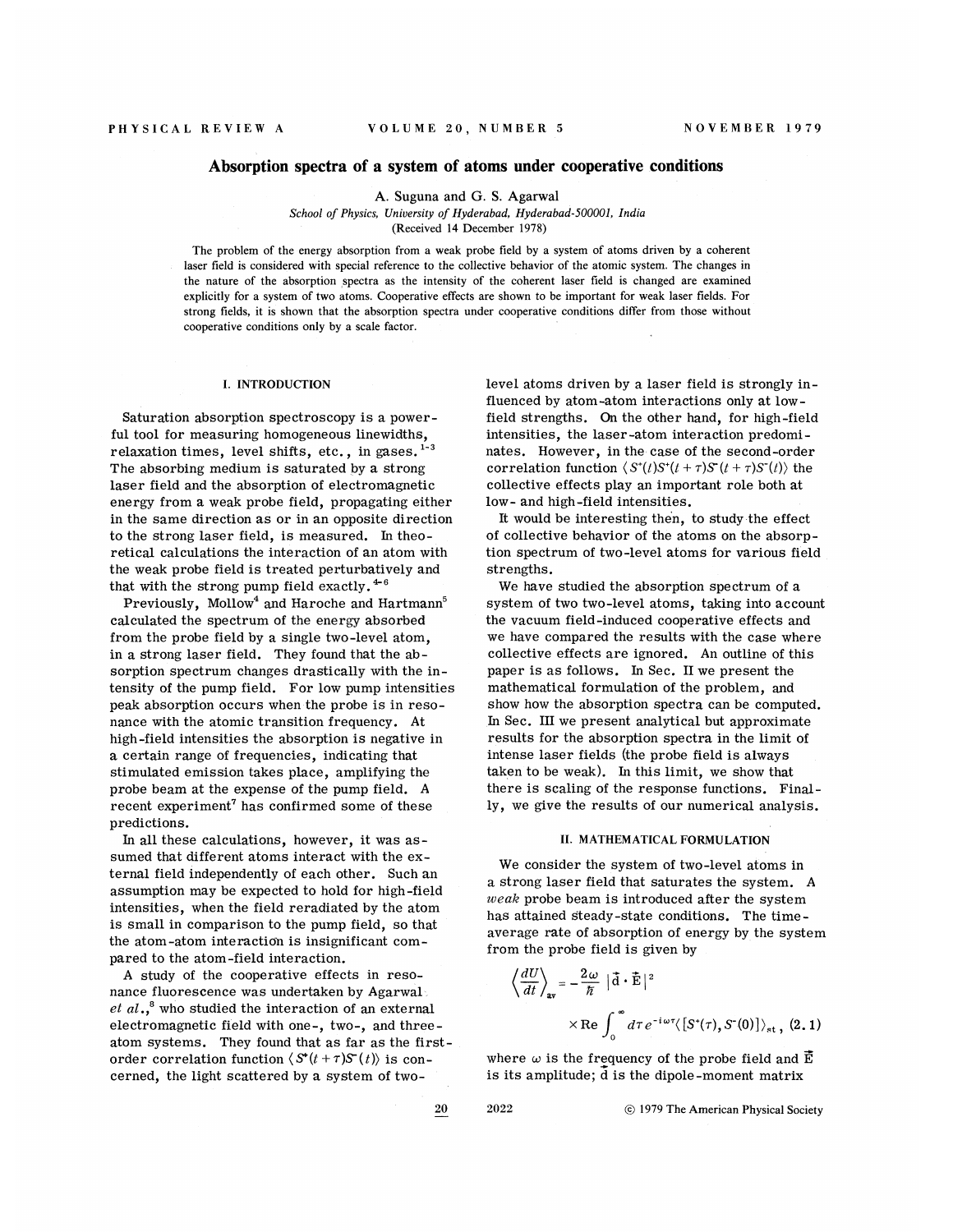${\bf 20}$ 

element;  $S^* = \sum_i S_i^*$  are the collective dipole operators for the system in the Heisenberg picture. The steady-state expectation values are defined as

$$
\langle S^*(\tau)S^*(0)\rangle_{\text{st}} = \lim_{t\to\infty} \langle S^*(t+\tau)S^*(t)\rangle. \tag{2.2}
$$

The time-correlation functions are calculated in the absence of probe field. The laser field, however, is always present.

The time-average rate of absorption per unit flux of the incident field is

$$
\left\langle \frac{dU'}{dt} \right\rangle_{\text{av}} = -\frac{4\pi\omega}{3c\hbar} |\vec{a}|^2
$$
  
× Re  $\int_0^\infty d\tau e^{-i\omega\tau} \langle [S^*(\tau), S^*(0)] \rangle_{\text{st}}$ , (2.3)

since the dipole moment  $\tilde{d}$  is usually randomly oriented and hence the average value of  $|\tilde{\textbf{d}} \cdot \tilde{\textbf{E}}|^2/2$ is  $1/3|\tilde{d}|^2$ . Since we are considering the absorp tion in the vicinity of the atomic transition frequency,  $\omega$  varies slowly so that the time-average rate of absorption of energy per unit flux of the incident field varies according to the function

$$
R(\omega) \equiv \text{Re} \int_0^{\infty} d\tau \, e^{-i\omega\tau} \langle [S^*(\tau), S^*(0)] \rangle_{\text{st}} , \qquad (2.4)
$$

and hence in what follows we only calculate  $R(\omega)$ .

We start with the master equation for the reduced density operator for the system, taking into account the radiative decay of the atoms into the vacuum state of the radiation field and the interaction of the atoms with the strong pump field. The reduced density operator for the atomic system can be shown to satisfy'

(2.2) 
$$
\frac{\partial \tilde{\rho}}{\partial t} = 2\gamma (S \tilde{\rho} S^* - \frac{1}{2} S^* S^* \tilde{\rho} - \frac{1}{2} \tilde{\rho} S^* S^*)
$$

$$
- ig[S^* + S^*, \tilde{\rho}] - i \Delta [S^*, \tilde{\rho}], \qquad (2.5)
$$

where  $\Delta = (\omega_0 - \omega_L)$ ,  $\omega_0$  being the atomic transition frequency and  $\omega_L$  is the pump-field frequency;  $2\gamma$ is the Einstein  $A$  coefficient for the single atom;  $g=-\vec{d}\cdot\vec{E}_{0L}$  is the coupling constant with the coherent laser field,  $\vec{\mathrm{E}}_{\textup{o} \bm{L}}$  being the amplitude of the pump field,  $\vec{E}=2\,\vec{E}_{0L}$  cos $\omega_L t$ , and  $\vec{d}$  is the atomic dipole-moment matrix element;  $S^z = \sum_i S_i^z$  gives the difference in the population of the two levels. In deriving Eq.  $(2.5)$  the interaction of the system with the laser field has been treated exactly. However, in treating the interaction with the vacuum of the field, Born, Markoff, and rotatingwave approximations have been made. These approximations are justified as this interaction is relatively weak and the vacuum is a continuum of modes. The reduced-density operator  $\tilde{\rho}$  evolves in a frame rotating with the frequency of the pump field  $\omega_L$ . The time-correlation functions can be calculated using the solution of (2.5).

Projecting Eq. (2. 5) into the Hilbert space of energy eigenvalues  $|j, m\rangle$  with  $j = 1, m = 0, \pm 1$ , we get the equations of motion for the matrix elements  $\tilde{\rho}_{m',m}(t)$  of the atomic density operator as

$$
\frac{\partial \tilde{D}_{m',m}}{\partial \tau} = (\nu_{m'+1} \nu_{m+1})^{1/2} \tilde{D}_{m'+1,m+1} - \left(\frac{1}{2} (\nu_{m'} + \nu_m) + \frac{i \Delta}{2 \gamma} (m' - m) \right) \tilde{D}_{m',m} \n- \frac{i g}{2 \gamma} (\nu_{m'}^{1/2} \tilde{D}_{m'-1,m} + \nu^{1/2}_{m'+1} \tilde{D}_{m'+1,m} - \nu_{m+1}^{1/2} \tilde{D}_{m',m+1} - \nu_{m}^{1/2} \tilde{D}_{m',m-1}),
$$
\n(2.6)

where  $\tau = 2\gamma t$ ,  $\nu_m = (j+m)(j-m+1)$ , so that  $\nu_1 = \nu_0 = 2$ ;  $\nu_{-1} = 0$ . Equation (2.6) differs from that in Paper I by the presence of the detuning term. It should be noted that  $j=1$  corresponds to a cooperative pair of two by the presence of the  $\frac{1}{2}$ 

Writing the elements  $\tilde{\rho}_{m',m}(t)$  of the density matrix as elements  $\Psi_i(t)$  of a column vector  $\tilde{\Psi}$ , the equations can be cast into a matrix force

$$
\frac{d\tilde{\Psi}}{d\tau} = \mathcal{L}\tilde{\Psi} + \tilde{\mathbf{I}},\tag{2.7}
$$

where  $\mathfrak L$  is an  $8 \times 8$  matrix defined by

|                  | $-2$              | 0                                    | $i\beta\sqrt{2}$       | $-i\beta\sqrt{2}$          | 0                       | $\mathbf{0}$            | 0                      | 0                        |
|------------------|-------------------|--------------------------------------|------------------------|----------------------------|-------------------------|-------------------------|------------------------|--------------------------|
|                  | $\mathbf{2}$      | $-2$                                 | $-i\beta\sqrt{2}$      | $i\beta\sqrt{2}$           | $\mathbf 0$             | 0                       | $i\beta\sqrt{2}$       | $-i\sqrt{2}$             |
| $\mathfrak{L} =$ | $i\sqrt{2}$       | $-i\beta\sqrt{2}$                    | $-(2+i\Delta/2\gamma)$ | $\Omega$                   | $i\beta\sqrt{2}$        | 0                       | $\mathbf 0$            | 0                        |
|                  | $-i\beta\sqrt{2}$ | $i\sqrt{2}$                          | $\bf{0}$               | $-(2 - i \Delta/2 \gamma)$ | $\mathbf 0$             | $-i\sqrt{2}$            | $\bf{0}$               | 0                        |
|                  | $\bf{0}$          | $\mathbf 0$                          | $i\beta\sqrt{2}$       | $\mathbf{0}$ .             | $-(1+2i\Delta/2\gamma)$ | $\bf{0}$                | $-i\beta\sqrt{2}$      | 0                        |
|                  | $\bf{0}$          | $\bf{0}$                             | $\mathbf 0$            | $-i\beta\sqrt{2}$          | $\mathbf 0$             | $-(1-2i\Delta/2\gamma)$ | $\mathbf{0}$           | $i\beta\sqrt{2}$         |
|                  | $i\beta\sqrt{2}$  | $2i\beta\sqrt{2}$                    | 2                      | $\mathbf 0$                | $-i\beta\sqrt{2}$       | $\mathbf 0$             | $-(1+i\Delta/2\gamma)$ | 0                        |
|                  |                   | $-i\beta\sqrt{2}$ $-2i\beta\sqrt{2}$ | 0                      | $\mathbf{2}$               | $\bf{0}$                | $i\beta\sqrt{2}$        | $\mathbf 0$            | $-(1 - i\Delta/2\gamma)$ |
|                  |                   |                                      |                        |                            |                         |                         |                        | (2.8)                    |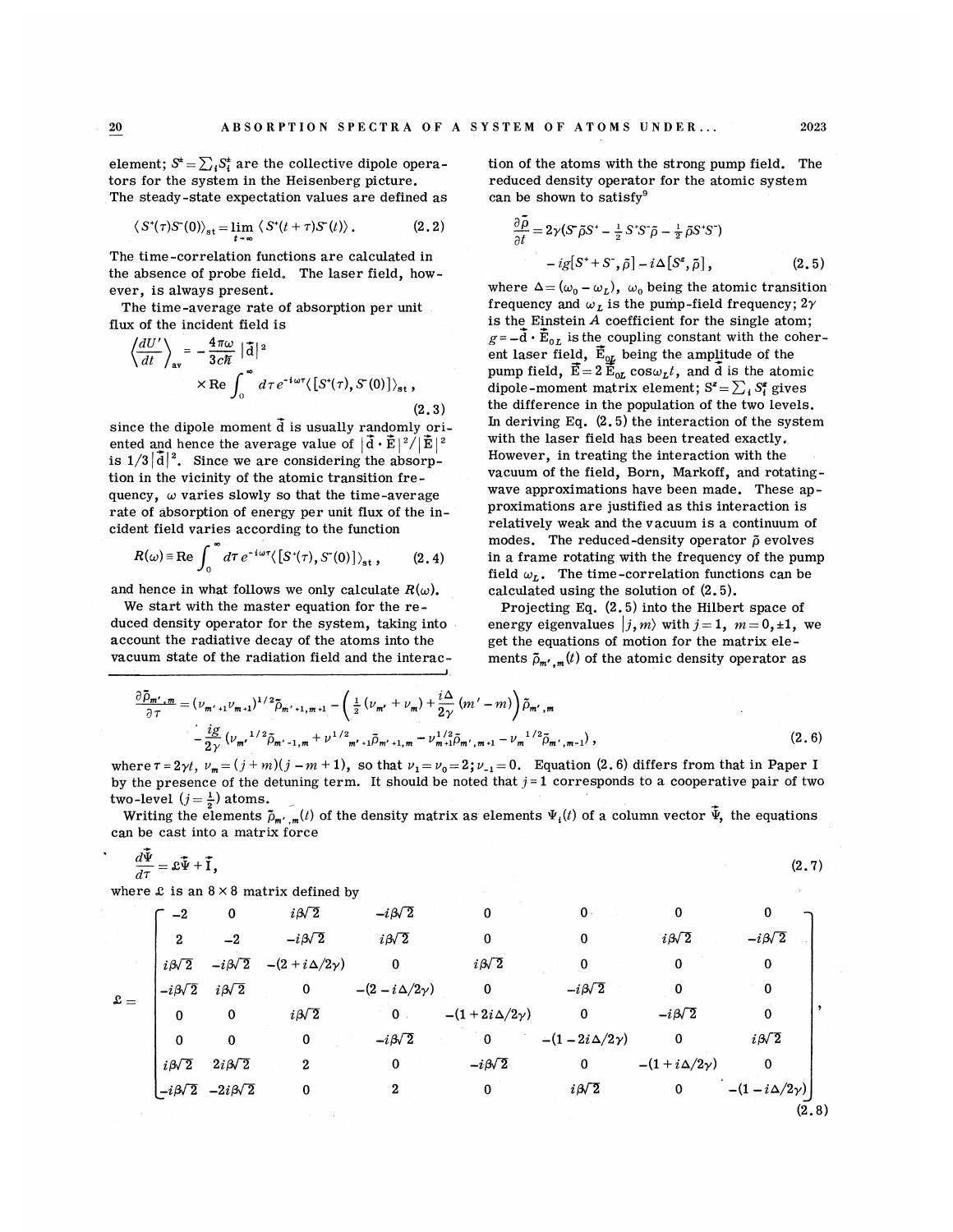where  $\beta = g/2\gamma$ , and  $\bar{\Psi}$  is the column vector

$$
\mathbf{\tilde{\Psi}} = \begin{bmatrix} \Psi_1 \\ \Psi_2 \\ \Psi_3 \\ \Psi_4 \\ \Psi_5 \\ \Psi_6 \\ \Psi_7 \\ \Psi_8 \\ \Psi_8 \\ \Psi_9 \\ \Psi_9 \\ \Phi_1 \\ \Phi_2 \\ \Phi_3 \end{bmatrix} = \begin{bmatrix} \tilde{\rho}_{1,1} \\ \tilde{\rho}_{0,0} \\ \tilde{\rho}_{0,1} \\ \tilde{\rho}_{1,-1} \\ \tilde{\rho}_{1,-1} \\ \tilde{\rho}_{0,-1} \\ \tilde{\rho}_{0,-1} \\ \tilde{\rho}_{-1,0} \\ \end{bmatrix} ; \text{ and } \mathbf{\tilde{I}} = \begin{bmatrix} 0 \\ 0 \\ 0 \\ 0 \\ 0 \\ 0 \\ -i\beta\sqrt{2} \\ i\beta\sqrt{2} \\ \end{bmatrix} .
$$

The Laplace transform of Eq.  $(2.7)$  is

$$
\hat{\Psi}(z) = M\Psi(0) + z^{-1}M\tilde{\mathbf{I}},\tag{2.10}
$$

where  $M = (z - \mathfrak{L})^{-1}$ . The steady-state solutions are given by

$$
\Psi(\infty) = \Psi(t) = \lim_{t \to \infty} z \hat{\Psi}(z) = (-\mathfrak{L})^{-1} \tilde{\mathbf{I}}.
$$
 (2.11)

We now proceed to calculate the function

$$
R(\omega) = \text{Re} \int_0^{\infty} d\tau e^{-i\omega \tau} \lim_{t \to \infty} \left\langle \left[ S^*(t+\tau), S^*(t) \right] \right\rangle.
$$
\n(2.12)

We use the quantum regression theorem<sup>10,11</sup> to evaluate the two-time commutator in Eq. (2. 12). The theorem states that for a quantum-mechanical system, which is Markovian, if the one -time expectation values can be written

$$
\langle A(t) \rangle = \sum_{\mu} f_{\mu}(t, t') \langle A_{\mu}(t') \rangle, \qquad (2.13)
$$

where  $f_{\mu}(t,t')$  is a c-number function and  $t > t'$ , then the two-time expectation values can be written

$$
\langle A(t)B(t')\rangle = \sum_{\mu} f_{\mu}(t,t')\langle A_{\mu}(t')B(t')\rangle \,.
$$
 (2.14)

In this case, the one-time expectation values of  $\langle S^*(t) \rangle$  are obtained in terms of  $\Psi_i$ 's as

$$
\langle S^*(t) \rangle = \mathbf{Tr} \{ \rho(t) S^* \} = e^{i\omega_L t} \mathbf{Tr} \{ \tilde{\rho}(t) S^* \}
$$

$$
= \sqrt{2} (\Psi_4(t) + \Psi_8(t)) e^{i\omega_L t} . \tag{2.15}
$$

To Eq. (2. 15) we now apply the quantum regression theorem to evaluate the correlations  $\langle S^*(t+\tau)S^*(t) \rangle$ and  $\langle S'(t)S'(t+\tau) \rangle$  and obtain the following expression for the energy absorbed by the cooperative system of two atoms:

$$
R_2(\omega - \omega_L) = \left[ (M_{44} + M_{84})(\psi_1(\infty) - \psi_2(\infty)) + (M_{46} + M_{86})(\psi_4(\infty) - \psi_8(\infty)) + (M_{42} + M_{82})(\psi_3(\infty) - \psi_7(\infty)) + (M_{43} + M_{83})(2\psi_2(\infty) + \psi_1(\infty) - 1) + (M_{47} + M_{87})\psi_5(\infty) - (M_{41} + M_{81})\psi_3(\infty) - (M_{43} + M_{83})\psi_5(\infty)) \right]_{z=i} \omega - \omega_L, + c.c.
$$
\n(2.16)

Since we would like to examine the influence of collective behavior on the absorption, we compare the absorption when collective effects are included, which is given by Eq.  $(2.16)$ , with the corresponding absorption when collective effects are ignored. If the atoms absorb energy independently of each other, then the total energy absorbed by  $N$  atoms is  $N$  times the energy absorbed by one atom. The energy absorbed by a single atom from the probe field is a well established result and is given by

energy absorbed by a single atom from the probe  
field is a well established result and is given by  

$$
R_1(\omega - \omega_L) = [ \langle S^z(\omega) \rangle / P(z) ] \{ (z + 2\gamma)(z + \gamma + i\Delta) + 2g^2
$$

$$
-2g^2(z + \gamma + i\Delta) / (\gamma + i\Delta) \} |_{z=i(\omega - \omega_L)} + c.c.
$$

where

$$
\langle S^z(\infty) \rangle = -\frac{1}{2} \left[ 1 + 2g^2/(\gamma^2 + \Delta^2) \right]^{-1}
$$
 (2.18)

and

$$
P(z) = 4g2(z + \gamma) + (z + 2\gamma)(z + \gamma)2 + \Delta2(z + 2\gamma).
$$
\n(2.19)



FIG. 1. Behavior of  $R_2$  (solid curve) and  $2 R_1$  (dashed curve) as a function of  $\omega$  for  $\beta = 0.1$  and  $\Delta = 0$ .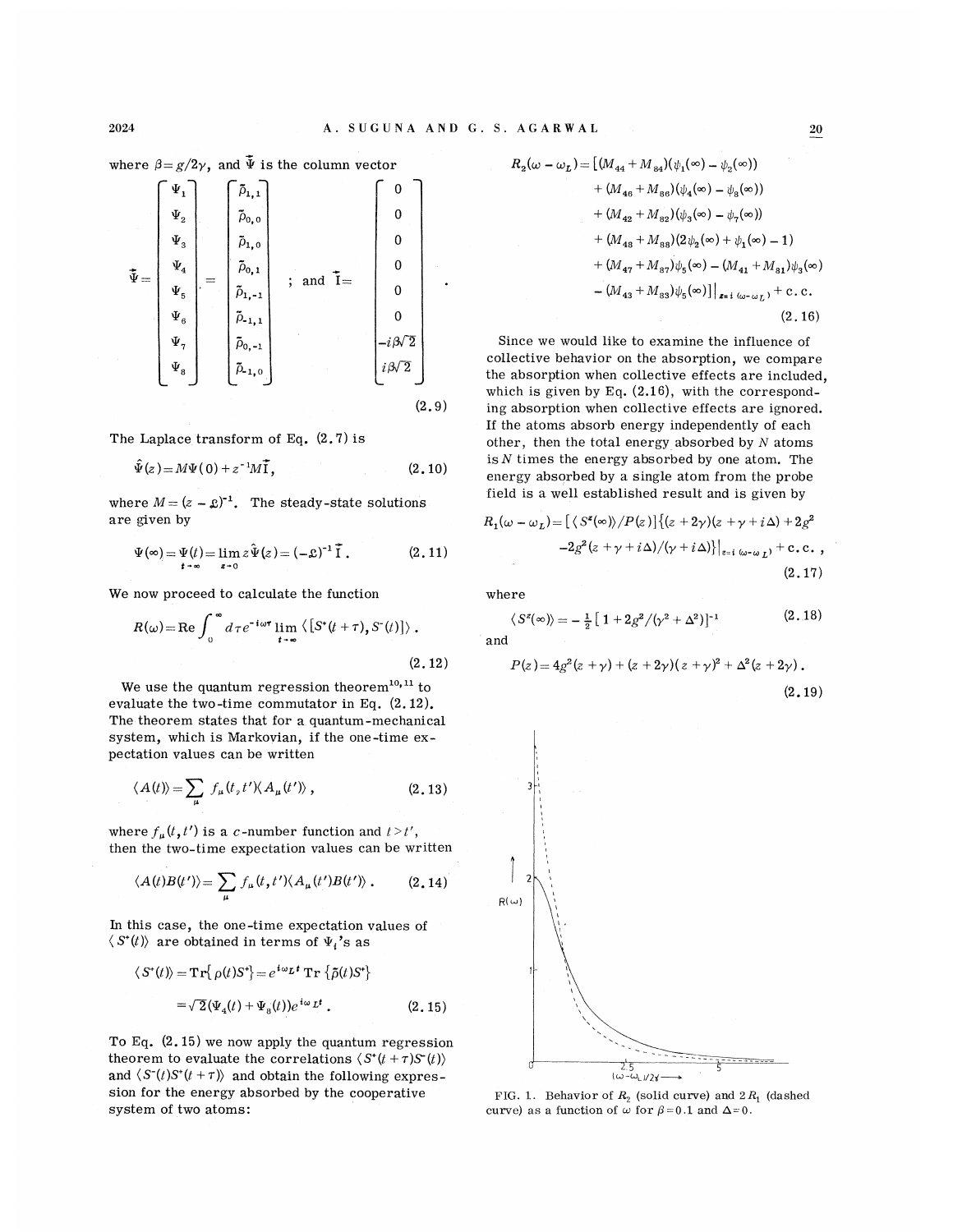

FIG 2. Same as in Fig. 1 but with larger pump field  $\beta = 0.5, ~\Delta = 0.$ 

In Sec. III we present the results of our numerical analysis for  $R_2(\omega - \omega_L)$  and its comparison with  $2R_{\scriptscriptstyle{1}}(\omega - \omega_{\scriptscriptstyle L})$ .

Since the spectrum of energy absorbed depends strongly on the steady-state inversion, we also study the effects produced by the collective behavior on the power broadening. In the two-atom case, we have

$$
\langle S^{\mathbf{z}}(\infty)\rangle = \mathrm{Tr}\left\{ \rho(\infty)S^{\mathbf{z}}\right\} = 2\,\psi_1(\infty) + \psi_2(\infty) - 1\;.\quad(2.20)
$$



FIG. 3. Same as in Fig. 1 but with  $\beta = 5.0$ ,  $\Delta = 0$ .

As the detuning  $\Delta$  is increased,  $\langle S^z(\infty) \rangle$  decreases and the half-width at half the maximum height of the plot of  $\langle S^z(\infty) \rangle$  vs  $\Delta$ , gives the power broaden<br>ing.<sup>12</sup> For the single atom, from Eq. (2,18), we ing. For the single atom, from Eq. (2. 18), we readily obtain the power broadening  $\delta_{p}$  as

$$
\delta_P = \gamma (1 + 2g^2/\gamma^2)^{1/2} \to \sqrt{2}g \text{ for } g \gg \gamma. \qquad (2.21)
$$

Thus  $\delta_{p}$  is proportional to g and hence to the intensity of the pump field.

## III. SCALING OF THE RESPONSE FUNCTIONS IN THE LIMIT OF STRONG COHERENT DRIVING FIELD

Here we analytically calculate the form of the absorption spectra in the limit when the driving field is very strong. We show that the absorption spectra is identical to that of a single two-level

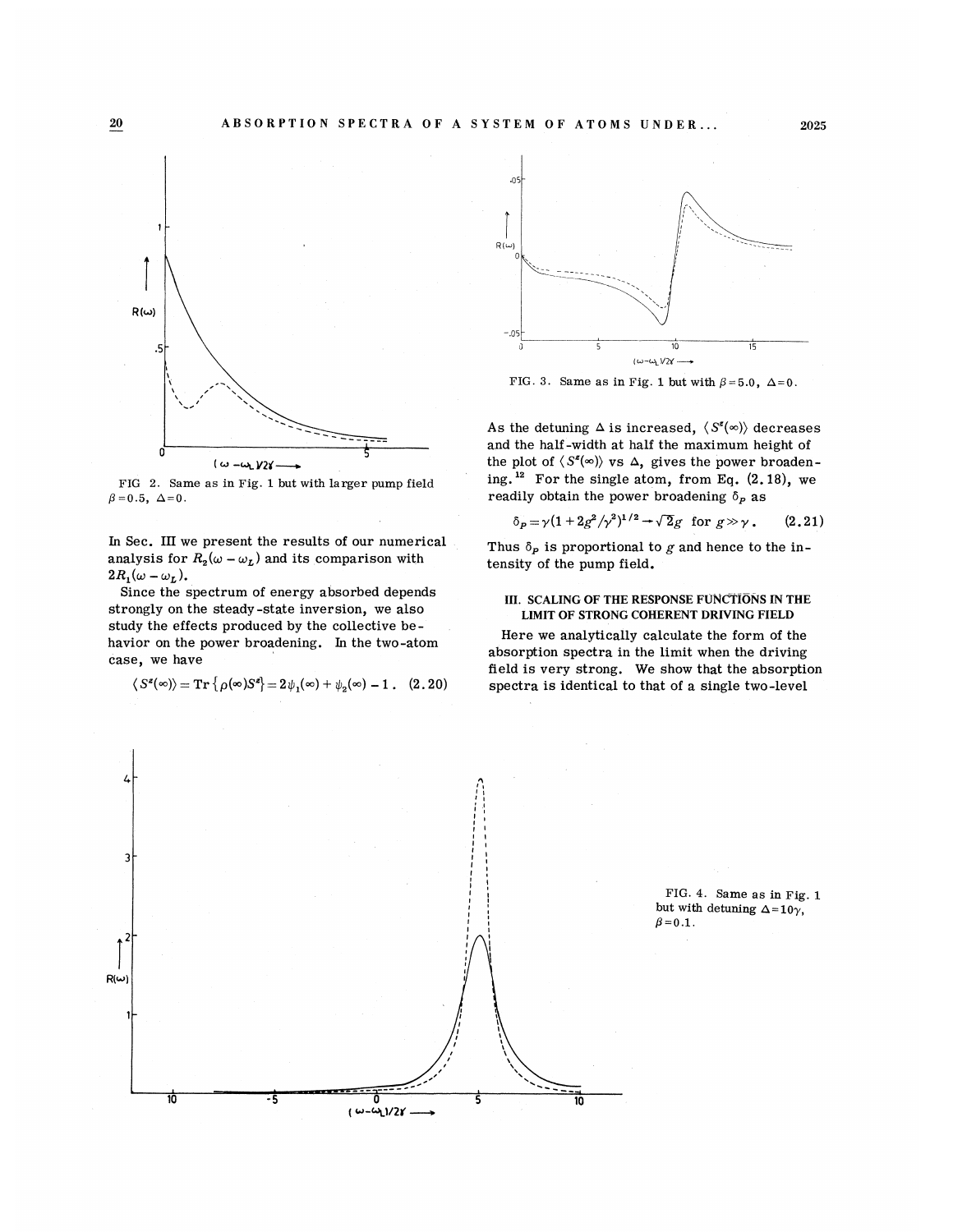

atom except for a scale factor. Ne restrict our analysis to the case when the driving field is  $ex$ actly on resonance with the atomic frequency. We use the method of secular perturbations well known in the theory of nonlinear oscillations<sup>13</sup> and known in the theory of nonlinear oscillations<sup>13</sup> a<br>which has been applied<sup>14-16</sup> to the problem of the absorption spectra of a single two-level atom and to the master equation (2. 5). If we introduce the new angular momentum operators defined by

$$
R^x = S^y, \quad R^y = S^z, \quad R^z = S^x,
$$
  
\n
$$
R^+ = iS^z - \frac{1}{2}i(S^+ - S^*), \quad R^z = \frac{1}{2}(S^+ + S^*)
$$
, (3.1)

then in the limit of very strong fields  $g \gg \gamma$  one can show that<sup>16</sup>

$$
\langle R^{\star} \rangle = (-\frac{3}{2}\gamma \mp 2ig) \langle R^{\star} \rangle ,
$$
  

$$
\langle R^{\zeta} \rangle = -\gamma \langle R^{\zeta} \rangle .
$$
 (3.2)

ln deriving Eqs. (3.2) the rapidly oscillating terms (the oscillating frequency is now  $2g$ ) have been ignored. The above conclusion is valid for the single-atom situation as well as the two-atom situation. The interaction with the external field

$$
\begin{aligned} \text{(probe field with frequency } \omega \text{) has the form} \\ H_{\text{ext}} &= g_1 S^* e^{-i\Omega t} + \text{H.c.,} \quad \Omega = \omega - \omega_L \,, \end{aligned} \tag{3.3}
$$

since the density matrix is taken in a frame rotating with frequency  $\omega_L$  of the laser field. It can now be shown that Eqs. (3.2) are modified to

$$
\langle \dot{R}^* \rangle = \langle -\frac{3}{2} \gamma - 2ig \rangle \langle R^* \rangle
$$
  
+ 
$$
\{ g_1 e^{-i \Omega t} \langle S^* \rangle - g_1^* e^{i \Omega t} \langle S^* \rangle
$$
  
- 
$$
\langle S^* \rangle (g_1 e^{-i \Omega t} + g_1^* e^{i \Omega t}) \}, \qquad (3.4)
$$

$$
\langle R^z \rangle = -\gamma \langle R^z \rangle
$$
  
+  $i(g_1 e^{-i\Omega t} - g_1^* e^{i\Omega t}) \langle S^z \rangle$ . (3.5)

The steady-state linear response of  $\langle R^2 \rangle$ ,  $\langle R^2 \rangle$  to the probe field,  $g_1$  can be obtained from Eqs. (3.4) and (3.5) by replacing  $\langle S^{\sharp} \rangle$ ,  $\langle S^{\sharp} \rangle$  in curly brackets by their steady-state values in the absence of the probe field. For example

$$
\langle R^* \rangle = e^{-i \Omega t} g_1 \left\{ \frac{\langle S^* \rangle_{(0)} - \langle S^* \rangle_{(0)}}{\frac{3}{2} \gamma + 2ig - i\Omega} \right\}
$$

$$
- e^{i \Omega t} g_1^* \left\{ \frac{\langle S^* \rangle_{(0)} + \langle S^* \rangle_{(0)}}{\frac{3}{2} \gamma + 2ig + i\Omega} \right\}.
$$
(3.6)

The linear response of  $\langle S^* \rangle$  to  $g_1$  can be obtained by substituting expressions like (3.6) into

$$
\langle S^*(t) \rangle = \langle R^*(t) \rangle + \frac{1}{2} i \langle R^*(t) \rangle + \frac{1}{2} i \langle R^*(t) \rangle. \qquad (3.7)
$$

It is clear from the above analysis that the linear response of a single two-level atom and the two two-level atoms can differ only by a scale factor and it is this scale factor that is determined by the equilibrium values of  $\langle S^{\sharp} \rangle$ ,  $\langle S^{\sharp} \rangle$ . From the results of the Appendix <sup>A</sup> of Paper I, it follows that

$$
\langle S^{\prime}\rangle = -4\gamma/3ig + O((\gamma/g)^{2}), \quad \langle S^{\prime}\rangle \sim O((\gamma/g)^{2}).
$$
\n(3.8)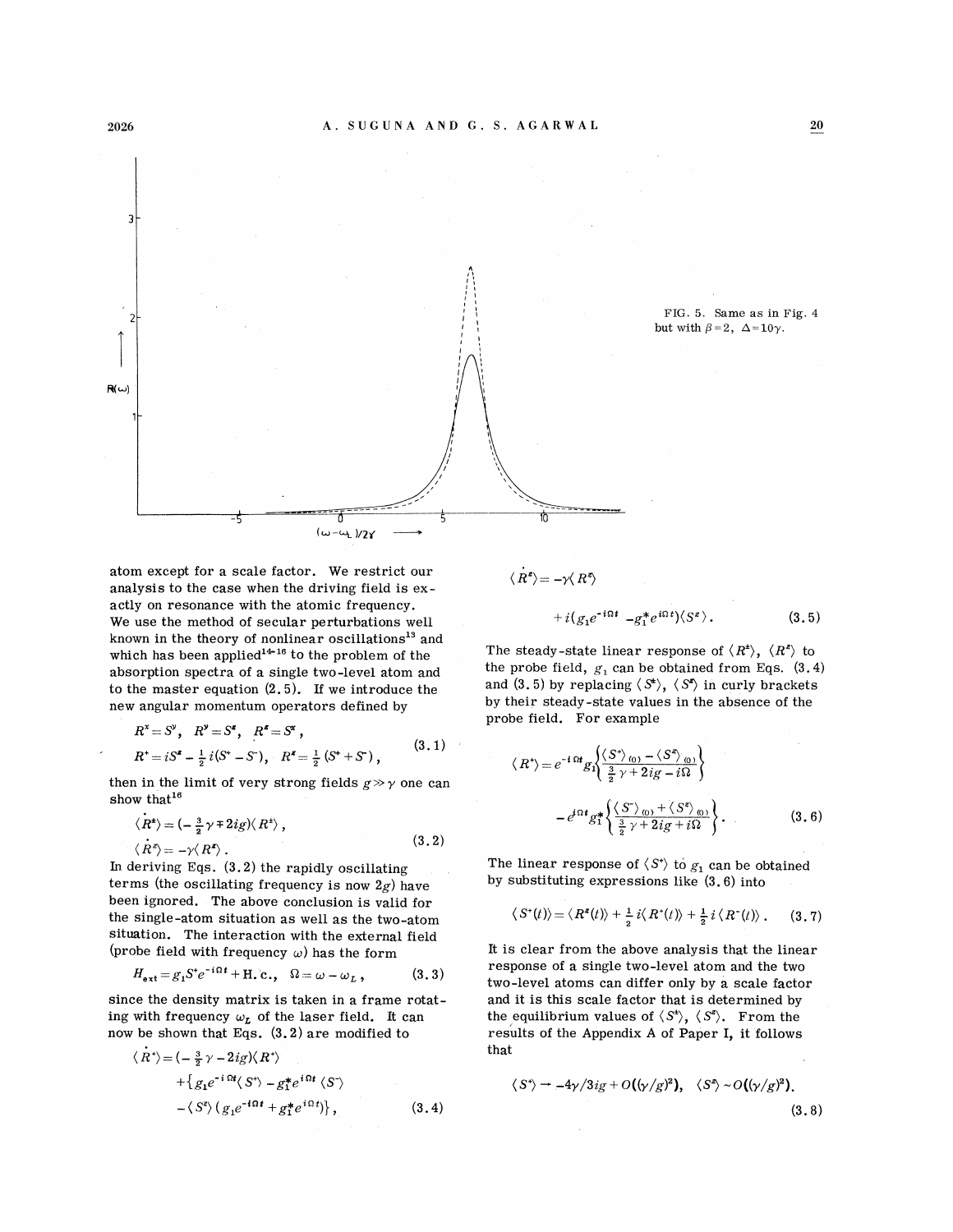

FIG. 6. Same as in Fig. 4 but with intense pump field  $\beta=5, \ \Delta=10\gamma$ .

The corresponding result of the single-atom case is

 $\langle S^*\rangle \rightarrow -\gamma/2ig+O((\gamma/g)^2), \quad \langle S^2\rangle \sim O((\gamma/g)^2)$ . (3.9}

A comparison of Eqs.  $(3.6)-(3.9)$  gives the linear



FIG 7. Steady-state inversion as a function of detuning  $\Delta = (\omega_0 - \omega_L)$  for  $\beta = 0.25$ .

response of two two-level atoms to be  $\frac{8}{7}$  of the linear response of a single two-level atom. This in turn implies that the energy absorbed per atom by a system of two atoms under cooperative conditions is  $\frac{4}{3}$  of the energy absorbed when cooperative effects are ignored.

The behavior of the absorption spectra with and without cooperative conditions for a system of two two-level atoms is shown in Figs. 1-6. The solid (dotted) lines in Figs. 1-6 denote the spectra under (without) cooperative conditions. It is seen from Figs. 1 and 2 that the cooperative effects play a dominant role for weak driving fields. As the laser intensity is increased, the two spectra acquire the same character (Fig. 3 and 4). We have checked with the actual numerical values for Fig. 3, the scaling obtained above. Figures 4-6 describe the behavior of the absorption spectra in the presence of detuning as the laser field strength is changed from very low to very high values. The peaks in Fig. 6 occur near  $\pm [(2g)^2 + \Delta^2]^{1/2}$ . Figure 5 also shows a power-dependent shift. Figure 7 describes the behavior of the steady-state inversion as a function of detuning parameter. It is seen that the cooperative effects compete with the power-dependent broadening effects. We have also checked that for strong fields (say  $\beta = 10$ ) the steady-state inversion does not depend to a good approximation on the presence of cooperative effects.